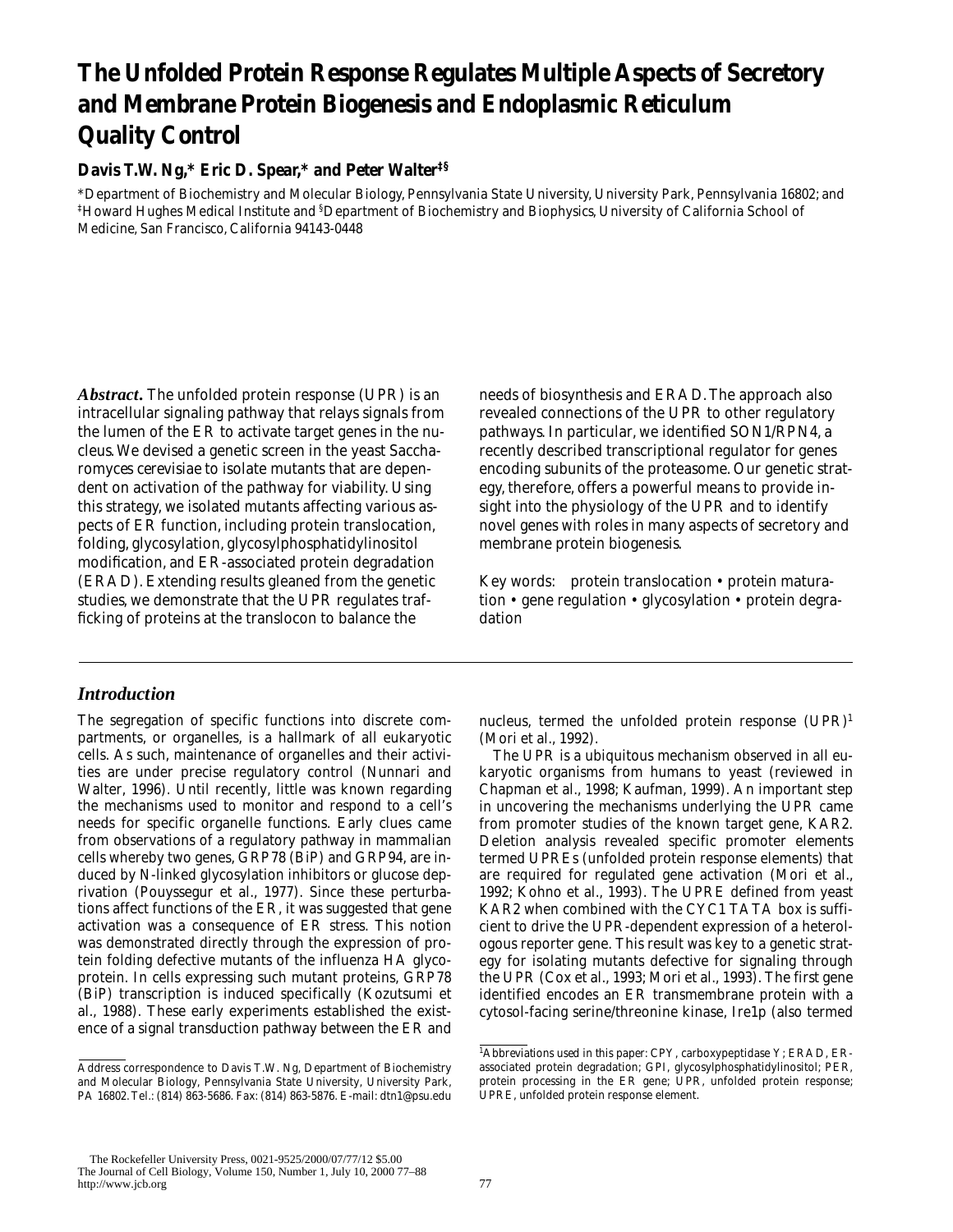Ern1p), which acts as a sensor of the ER lumen. Through an unknown mechanism, stimuli such as accumulation of misfolded proteins cause Ire1p to oligomerize and transautophosphorylate as a prerequisite step for activation (Shamu and Walter, 1996). Hereafter, the mechanism of signal transduction diverges radically from paradigms derived from studies of plasma membrane receptors. Upon activation, a cytosolic nuclease domain of Ire1p excises an intron from *HAC1* mRNA (Cox and Walter, 1996; Kawahara et al., 1997), which encodes a UPRE-specific transcription activator (Cox and Walter, 1996; Mori et al., 1996). tRNA ligase then joins the two exons, thereby completing the splicing of *HAC1* mRNA by a nonconventional, nonspliceosomal mechanism (Sidrauski et al., 1996). Unspliced *HAC1* mRNA is stable in cells and initiates translation, but the presence of the intron stalls ribosomes so that no Hac1p is produced (Chapman and Walter, 1997). Removal of the intron upon UPR activation relieves the translational block to allow synthesis of Hac1p and the induction of target genes; the Ire1p-mediated splicing reaction, therefore, is a key regulatory step in the pathway.

Despite the detailed understanding of the mechanisms surrounding UPR signaling and gene regulation, the precise physiological role of the pathway has remained largely unexplored. The most extensive list of targets was assembled from yeast and includes *KAR2*, *LHS1*, *FKB2*, *PDI1*, *EUG1*, and *ERO1*. The products of these genes localize to the ER lumen and catalyze protein folding. *KAR2* and *LHS1* encode proteins with similarity to the Hsp70 class of molecular chaperones (Normington et al., 1989; Rose et al., 1989; Craven et al., 1996). *FKB2* is a prolyl isomerase homologue (Partaledis and Berlin, 1993). *PDI1*, *EUG1*, and *ERO1* promote disulfide bond formation (LaMantia et al., 1991; Tachibana and Stevens, 1992; Craven et al., 1996; Pollard et al., 1998). Thus, the UPR regulates the abundance of ER resident chaperones and other enzymes required for folding, assembly, and modification of secretory and membrane proteins.

The initial identification of *IRE1* as a component of UPR signaling provided additional clues. *IRE1* was first reported as a gene required for inositol prototrophy (Nikawa and Yamashita, 1992). It was later found that regulation of the inositol biosynthetic pathway requires a functional UPR (Cox et al., 1997). The observation showed that the inositol pathway interacts intimately with the UPR. Since inositol biosynthesis and other aspects of lipid biosynthesis are coregulated, these observations suggest that the UPR is involved in the regulation of membrane biosynthesis. Such a connection may serve to expand the ER, when more ER resident proteins need to be accommodated as the result of UPR induction.

Proteins that enter the ER and cannot be folded correctly, even after boosting ER folding capacity through UPR induction, are degraded. The degradation pathway, termed ER-associated protein degradation (ERAD; reviewed in Sommer and Wolf, 1997; Brodsky and Mc-Cracken, 1999), translocates misfolded proteins back into the cytosol, where they are degraded by the proteasome. Retrotranslocation (also called dislocation) is thought to utilize the same core protein complex (Sec61p and associated subunits) that forms the protein conducting channel

in the translocon through which proteins are delivered to the ER lumen. Conceptually, the UPR, in its previously known scope, and ERAD provide different means of dealing with protein misfolding in the ER: the UPR by inducing enzymes thought to play a corrective role and ERAD to dispose of proteins that cannot be rescued. Here, and in a concomitant study (Travers et al., 2000), we show that the two pathways indeed are intimately linked and that the scope of the UPR encompasses many more aspects of protein maturation and ER quality control than previously appreciated.

# *Materials and Methods*

## *Strains and Antibodies*

Yeast strains used in this study are described in Table I. Anticarboxypeptidase Y (anti-CPY) antiserum generously provided by Dr. Reid Gilmore (University of Massachusetts, Worcester, MA). Anti-Gas1p antiserum was a kind gift of Dr. Howard Riezman (University of Basel, Switzerland). Anti-HA mAb (12CA5) was generated by Berkeley Antibody Company.

## *Plasmids Used in This Study*

pCS15 (*SEC61, LEU2*) was provided by Dr. Randy Schekman (University of California, Berkeley, CA) and pMR713 (*KAR2, LEU2*) was provided by Dr. Mark Rose (Princeton University, Princeton, NJ).

*Construction of pDN336 and pDN388.* The plasmid pDN336 used as the reporter in strain DNY421 was constructed by inserting the full-length *IRE1* gene, released from pCS110 (Cox et al., 1993) as an XhoI/BamHI fragment, and the full-length *ADE3* gene, released as a BamHI/NheI fragment, into XhoI/XbaI sites of the yeast shuttle vector, pRS316 (*URA3*, *CEN6*, *ARSH4*; Sikorski and Hieter, 1989). Both the XbaI and the NheI sites were destroyed in the construction. pDN388 is similar, except that the insert is in the pRS315 vector (*LEU2*, *CEN6*, *ARSH4*; Sikorski and Heiter, 1989).

*pDN390.* The plasmid, pJC835, containing the *HAC1i* gene in the shuttle vector, pRS313 (Cox and Walter, 1996), was digested with AlwNI and NgoMI to release the gene. The fragment was ligated into pRS315 digested with the same sites.

*CPY\*HA Expression Vectors.* The *prc1-1* allele expresses the variant CPY\* as a glycine to arginine change at position 255 (Finger et al., 1993). We constructed an HA epitope-tagged version of CPY\* by site-directed mutagenesis using a PCR-based approach. The *PRC1* gene was first amplified as two fragments. The N-proximal fragment amplified with the primers 5'-CCATCGAATTCCGTATAT-3' and the phosphorylated primer 5'-GAAATCTTGGCCCTTGTTGACG-3' using Vent polymerase (New England Biolabs). This fragment includes the *PRC1* promoter and coding sequences to amino acid position 251. C-proximal sequences were amplified using the phosphorylated primer 5'-CACATCGCTA-GAGAATCCTACGCC-3' incorporating a glycine to arginine change at amino acid 251 and the primer 5'-CCCTCTAGACTAACCCAAAG-AAGCGTAATCTGGAACATCATATGGGTATAAGGAGAAACC-ACCG-3', fusing the HA epitope tag, a termination codon, and an XbaI site. The C-proximal fragment was amplified using Taq polymerase since the primer combination precluded amplification by Vent polymerase under all conditions attempted. Blunt ends were generated for this fragment using T4 DNA polymerase. The N-proximal fragment was digested with EcoRI, the C-proximal with XbaI, and both fragments ligated into the vector pDN201 (Ng et al., 1996) digested with same enzymes. The mutant gene in pDN431 was confirmed by DNA sequence analysis. A second version of the plasmid, pDN436, was constructed by releasing the  $CPY^*_{HA}$ gene from pDN431 as a SalI/EcoRI (blunt) fragment and ligation into the SalI/SmaI sites of pRS315 (Sikorski and Hieter, 1989).

#### *Genetic Screen*

The reporter strain for the screen was constructed by first crossing JC147 and EY0060. Diploids derived were sporulated, tetrads dissected, and haploids screened for the following genotype: *MAT***a**, *ire1::TRP1*, *ade2*, *ade3*, *UPRE-LacZ::HIS3*. One such strain was isolated and transformed with pDN336 to create DNY421.

For mutagenesis, 50  $A_{600}$  OD units of DNY421 cells were washed once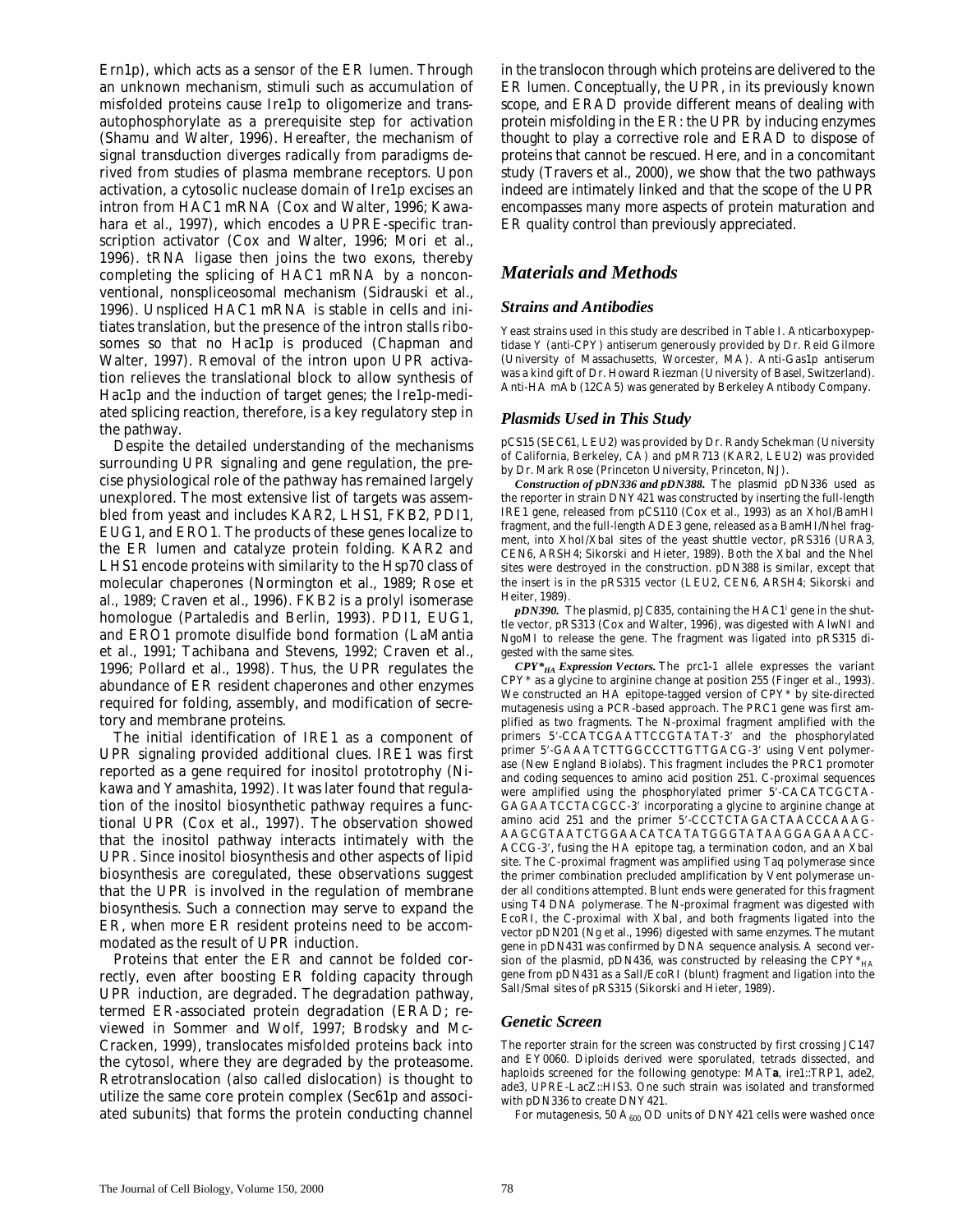#### *Table I. Strains Used in This Study*

| Strain        | Genotype                                                                                                        | Source            |
|---------------|-----------------------------------------------------------------------------------------------------------------|-------------------|
| W303a         | MATa, leu2-3-112, his3-11, trp1-1, ura3-1, can1-100, ade2-1                                                     | Walter lab        |
| EY0060        | MAT <sub>a</sub> , ade3, W303 background                                                                        | Erin O'Shea, UCSF |
| JC147         | MATa, ire1::TRP1, ura3-1, can1-100, ade2-1, leu2-3-112::LEU2-UPRE LacZ, his3-11::HIS3-UPRE LacZ                 | Cox et al., 1993  |
| <b>JC408</b>  | MATa, hac1::URA3, trp1-1, his3-11, -15, ade2-1, leu2-3-112::LEU2-UPRE LacZ                                      | Walter lab        |
| JC409         | $MAT\alpha$ , JC408 background                                                                                  | Walter lab        |
| DNY70         | $MAT\alpha$ , sec62-101, ura3 $\Delta$ 99, leu2 $\Delta$ 1, trp1 $\Delta$ 99, ade2-101 <sup>ochre</sup>         | Ng et al., 1996   |
| <b>DNY420</b> | MATo, ire1::TRP1, ura3-1, can1-100, ade2-1, ade3, leu2-3-112::LEU2-UPRE LacZ, his3-11::HIS3-UPRE LacZ, (pDN336) | This study        |
| <b>DNY421</b> | MATa, ire1::TRP1, ura3-1, can1-100, ade2-1, ade3, leu2-3-112, his3-11::HIS3-UPRE LacZ, (pDN336)                 | This study        |
| <b>DNY486</b> | MATa, per1-1, DNY421 background                                                                                 | This study        |
| <b>DNY499</b> | MATa, per1-2, DNY421 background                                                                                 | This study        |
| <b>DNY489</b> | MATa, per2-1, DNY421 background                                                                                 | This study        |
| <b>DNY491</b> | MATa, per3-1, DNY421 background                                                                                 | This study        |
| <b>DNY493</b> | MATa, per4-1, DNY421 background                                                                                 | This study        |
| <b>DNY478</b> | MATa, per4-2, DNY421 background                                                                                 | This study        |
| <b>DNY495</b> | MATa, per5-1, DNY421 background                                                                                 | This study        |
| <b>DNY497</b> | MATa, per6-1, DNY421 background                                                                                 | This study        |
| <b>DNY503</b> | MATa, per6-2, DNY421 background                                                                                 | This study        |
| <b>DNY501</b> | MATa, per7-1, DNY421 background                                                                                 | This study        |
| <b>DNY505</b> | MATa, per8-1, DNY421 background                                                                                 | This study        |
| <b>DNY507</b> | MATa, per9-1, DNY421 background                                                                                 | This study        |
| <b>DNY509</b> | MATa, per10-1, DNY421 background                                                                                | This study        |
| <b>DNY484</b> | MATa, per10-2, DNY421 background                                                                                | This study        |
| <b>DNY488</b> | MATa, per11-1, DNY421 background                                                                                | This study        |
| <b>DNY470</b> | MATa, per12-1, DNY421 background                                                                                | This study        |
| <b>DNY472</b> | MATa, per13-1, DNY421 background                                                                                | This study        |
| <b>DNY475</b> | MATa, per14-1, DNY421 background                                                                                | This study        |
| <b>DNY479</b> | MATa, per15-1, DNY421 background                                                                                | This study        |
| <b>DNY481</b> | MATa, per16-1, DNY421 background                                                                                | This study        |
| <b>DNY523</b> | $MAT\alpha$ , per1-1, W303 background                                                                           | This study        |
| <b>DNY540</b> | MATa, per15-1, W303 background                                                                                  | This study        |
| <b>DNY563</b> | MATa, pDN431, W303 background                                                                                   | This study        |
| <b>DNY572</b> | MATa, cuel::TRP1, pDN431, W303 background                                                                       | This study        |
| <b>ESY157</b> | MAT <sub>a</sub> , ire1::TRP1, pDN431, W303 background                                                          | This study        |
| <b>ESY158</b> | ESY157 with pMR713 (KAR2)                                                                                       | This study        |
| <b>ESY159</b> | ESY157 with pCS15 (SEC61)                                                                                       | This study        |

in sterile water and resuspended in 25 ml 0.9% KCl. With constant stirring, the cells were given four 30-s pulses of short wave UV light from a source mounted 15 cm above. After each pulse, an aliquot was removed, a portion serially diluted, and spread onto YPD plates to determine the kill rate. The remainder of each aliquot was pelleted and resuspended in 10 ml YPD media and allowed to recover for 18 h on a roller drum. All procedures to this point were performed in a darkroom and incubations at 30°C. Cells receiving a UV dose of 120 s resulted in a kill rate of 62% and were used for the screen. Mutagenized cells were spread onto YPD plates lacking additional adenine. Nonsectoring colonies were picked and rescreened by restreaking for single colonies (see Results for specific numbers). Isolates were backcrossed to DNY420 and recessive mutants determined by the restoration of the colony sectoring phenotype of their respective heterozygote diploids. Tetrad dissection was performed to determine the allelic complexity of the mutants. Only those exhibiting a 2:2 segregation pattern indicating a single mutant gene were continued. All strains were backcrossed at least twofold before further analysis.

Complementation tests were performed to determine the number of genes represented in the initial group of 20. Complementing strains were scored as those giving rise to colony sectoring diploids. However, before the completion of all possible crosses, many strain combinations gave rise to nonsectoring diploids indicating noncomplementation and therefore suggesting different alleles of the same gene. Upon tetrad analysis of the diploids, it was determined that, in most cases, mutant alleles were unlinked. The criterion for linkage was 4:0 segregation of mutant to wildtype spores. Tetrad analysis was performed for all possible crosses for the assignment of linkage groups.

## *Cloning and Identification of PER Genes*

Two general approaches were employed to clone *PER* (protein processing in the ER) genes. The first takes advantage of the counterselectable

marker, *URA3*, contained in the pDN336 (Boeke et al., 1984). Since the growth of *per* mutants are dependent on the *IRE1*, cells losing pDN336 fail to grow on media containing 5-fluoroorotic acid (5-FOA). Complementation of mutant alleles alleviates the requirement for *IRE1* and thus allows for selection of complementing plasmids from genomic libraries. The *PER5* and *PER8* genes were cloned using this first approach.

Mutant cells were transformed with a yeast genomic library based on the multicopy YEp13 vector (Lagosky et al., 1987). After transformation, the cells were grown overnight in SC-Leu media allowing transformants receiving complementing plasmids to lose pDN336. Transformants were later plated and incubated on SC-Leu media containing 5-FOA (1 mg/ml) at 30°C. Plasmids were recovered from 5-FOA resistant isolates by zirconium bead disruption and purification using the Wizard Miniprep kit (Promega). Plasmid amplification was performed after transformation into bacterial DH5a cells. Retransformation of the recovered plasmids into the respective mutant strains was typically carried out to assess complementation of the sectoring phenotypes. Although this approach worked well for *PER5* and *PER8*, it was less successful for other strains attempted. The high incidence of false positives due to plasmids carrying truncated *IRE1* contained in the library added an additional layer to the procedure that was overly time consuming.

The second approach scored for complementation of the sectoring phenotype using a low copy genomic library (used for cloning of *PER2*, *PER4*, *PER13*, and *PER16*). The library, based on YCp50 (Rose et al., 1987), required that the reporter pDN336 be swapped for pDN388 to be compatible. Mutant strains transformed by the library were spread onto SC-Ura/adenine-limiting (6  $\mu$ g/ml) plates at low density (400 cfu/plate) to develop the colony color phenotype. Typically, between 10,000 and 25,000 transformants were screened for restoration of sectoring. Positives were cured of the reporter and complementing plasmids were recovered as described above. Recovered plasmids were transformed back into the respective mutant strains to confirm complementation.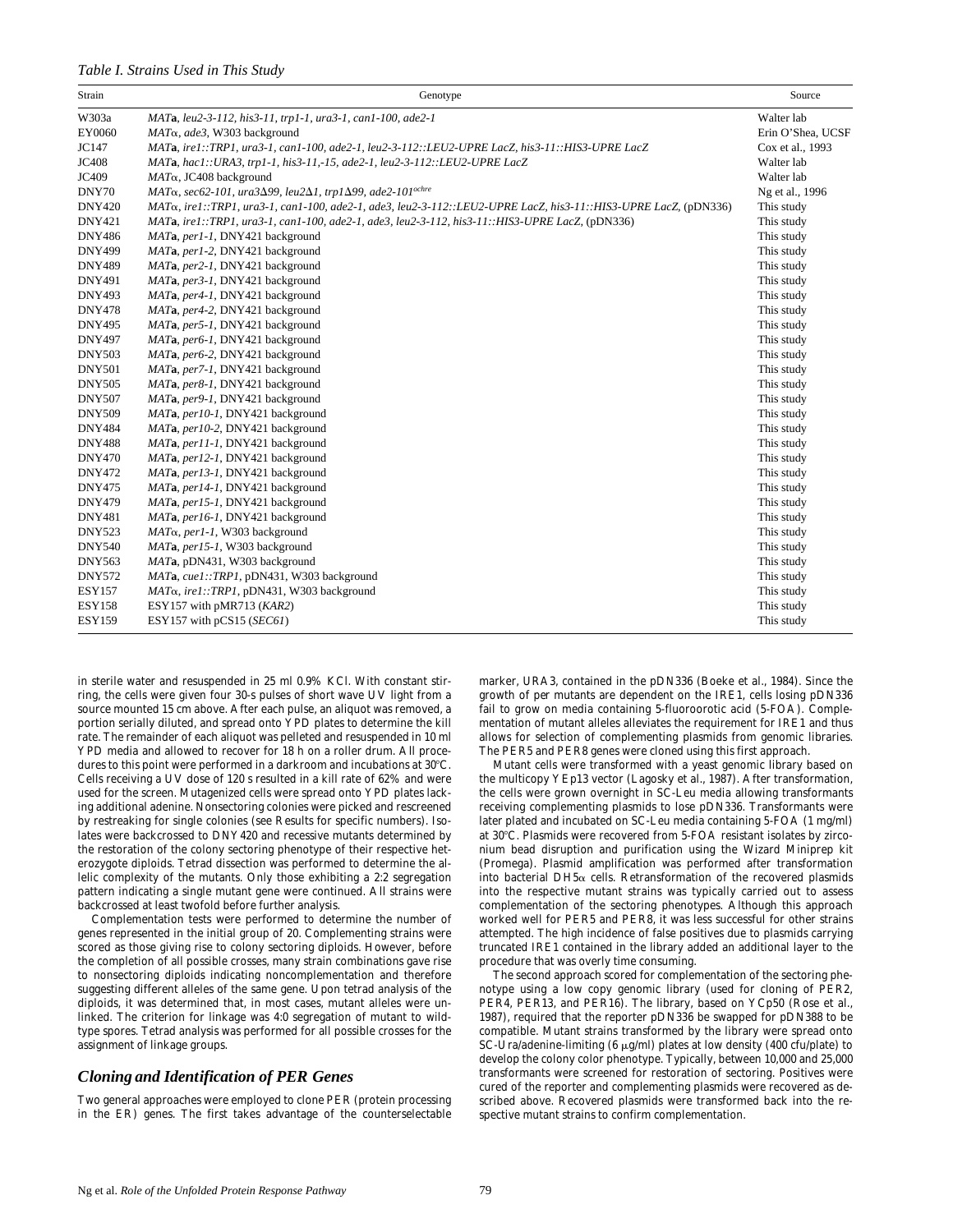For all clones, DNA sequence analysis was performed to determine the identity of inserts (Nucleic Acid Facility, Pennsylvania State University, University Park, PA). The sequences of vector/insert junctions were obtained using the primers N168 (5'-CGCTACTTGGAGCCACTATC-GAC-3') and N169 (5'-ATCGGTGATGTCGGCGATAT-3'). Junction sequences were submitted to the *Saccharomyces* Genome Database (http: //genome-www.stanford.edu/Saccharomyces/) to obtain complete insert sequences and identities of open reading frames. The insert sequences were used to facilitate deletion mapping using standard recombinant DNA methods to determine specific complementing genes. Subclones of genes derived from the high copy library (YEp13) were inserted into centroplasmic plasmids to assess complementation.

#### *Cell Labeling and Immunoprecipitation*

Typically, 3  $A_{600}$  OD units of log phase cells were pelleted and resuspended in 0.9 ml of SC media lacking methionine and cysteine. After 30 min of incubation at the appropriate temperature, 150  $\mu$ Ci of [<sup>35</sup>S]Met/ Cys (Pro-mix; Amersham Pharmacia Biotech) is added to cells for 5 or 10 min. A chase, where appropriate, was initiated by adding cold methionine/ cysteine to a final concentration of 2 mM. Cell labeling/chase was terminated by the addition of trichloroacetic acid to 10%. Cells were homogenized by the addition of 0.4 ml of 0.5-mm zirconium beads, followed with agitation in a Mini-bead beater cell disrupter (Biospec Products). The homogenate was transferred to a fresh tube and pooled with a subsequent 10% TCA bead wash. After centrifugation, the TCA precipitate pellet was resuspended in 120  $\mu$ l of IPS II (100 mM Tris base, 3% SDS, 1 mM PMSF) and heated to 100°C for 5 min. Insoluble debris was pelleted and 40  $\mu$ l of the detergent lysate was added to 560  $\mu$ l IPS II (1% Triton X-100, 50 mM Tris, pH 7.5, 1 mM PMSF, 1 ml yeast protease inhibitor cocktail; Sigma-Aldrich) and the appropriate antiserum. After a 2-h incubation at 48C, the sample was centrifuged for 10 min at 16,000 *g* and the supernatant transferred to a fresh tube containing protein A–Sepharose beads. The tube was rotated for 30 min and washed three to five times with IPS I (0.2% SDS, 1% Triton X-100, 50 mM Tris, pH 7.5) and once with PBS. Immunoprecipitated proteins were eluted with gel sample buffer, separated by gel electrophoresis, and visualized by autoradiography.

In pulse-chase assays to determine protein stability, immunoprecipitations were normalized by measuring TCA-precipitable counts using an LS5801 scintillation counter (Beckman Coulter) and adjusting lysates for equal counts.

#### *Northern Blot Analysis*

Preparation of RNA, gel electrophoresis, blot transfer, and probing were performed as described in Cox and Walter (1996). RNA from UPRinduced cells were treated for 60 min with 2.5  $\mu$ g/ml tunicamycin (Sigma-Aldrich) before RNA isolation. All templates for probes were prepared by PCR amplification of genomic DNA. Probes were prepared by random primer extension labeling using [32P]a-dCTP. The *ACT1* template is a  $600$ -bp fragment corresponding to the  $3'$ -end of coding sequences. The  $KAR2$  template is a 600-bp fragment corresponding to the  $5^7$ -end of coding sequences. Two *RFT1* templates were prepared and used independently. One includes 600 bp of the 5'-coding sequences and the other includes 700 bp of the 3'-coding sequences.

# *Results*

#### *Genetic Screen*

We devised two complementary approaches to identify in an unbiased way cell functions that are regulated by or are dependent on the UPR. First, we used whole genome microarray analysis to directly identify UPR target genes (Travers et al., 2000). This approach allowed us to define the transcriptional scope of the UPR. Second, we devised the genetic screen that is described here in which we isolated mutants that are dependent on UPR activation for viability. This second approach aims to highlight physiologically relevant functions that connect with the UPR. The feasibility of this approach was suggested by the observations that genes mediating the UPR are nonessential

(Cox et al., 1993; Mori et al., 1993), yet display synthetic lethality (that is, cell inviability caused by the combination of two nonlethal mutations) with two known target genes (*KAR2* and *LHS1*; Craven et al., 1996; Sidrauski et al., 1996). In both *kar2* and *lhs1* mutants, the UPR is constitutively activated, which must allow the cell to compensate for the loss of the function of these genes. In principle, genetic and microarray analyses should be complementary, as some functions that are dependent on or affected by UPR activation may not be transcriptional targets of the pathway.

We performed the screen using a yeast colony color sectoring assay (Koshland et al., 1985). Yeast cells harboring an *ade2* mutation give rise to red colonies when grown on media limiting for adenine. If a strain contains both mutant *ade2* and *ade3* alleles, the red pigment is not synthesized, and colonies are white. We constructed an *ade2 ade3* mutant strain that is deleted for *IRE1* (DNY421, Table I). This strain grows well on rich media. In addition, we constructed a centromeric reporter plasmid, pDN336, containing *IRE1* and *ADE3*, which was transformed into DNY421 cells. Since *ADE3* and *IRE1* are not essential, the plasmid is lost at a frequency of  ${\sim}10^{-2}$  per cell division (Guthrie and Fink, 1991). For this reason, DNY421 cells gives rise to red and white sectored colonies, reflecting a mixed population of cells with and without the plasmid. Because *IRE1* is required for activation of the UPR pathway, mutants that require UPR activation for growth cannot lose the *IRE1*-bearing plasmid and hence, are expected to give rise to red nonsectored colonies.

DNY421 cells were mutagenized with ultraviolet light to 62% lethality. We screened  $\sim$  50,000 colonies and isolated 101 nonsectoring and normally growing colonies. Of these, 40 were backcrossed to the parental strain, yielding 32 recessive, 2 dominant, and 6 sterile isolates. The dominant and sterile mutants were discarded. Heterozygous diploids generated from recessive mutants were sporulated and subjected to tetrad analysis to determine the segregation patterns. Of the diploids, 25 were sporulation-competent. Of those, 15 segregated 2:2 with a synthetic lethal phenotype and 5 with a synthetic negative growth phenotype (spores containing both mutations were viable, but displayed severely reduced growth rates), indicative of a single gene being responsible for the mutant phenotype. Of the remaining mutants, five exhibited other patterns and were discarded.

When crossed to each other, many of the mutants exhibited partial sectoring phenotypes that precluded clear determination of complementation. This was not a general effect of ploidy since all 20 mutants, when crossed to the parental strain, formed sectored colonies unambiguously. Further analysis demonstrated that most mutant genes are unlinked. These observations suggest some combinations of mutations display the genetic interaction termed unlinked noncomplementation. Although the significance for this group remains to be determined, unlinked noncomplementation has been used to help identify genes of the same function or pathway (Stearns and Botstein, 1988). To group the 20 mutants, we crossed individual mutant strains and systematically subjected the resulting diploids to tetrad analysis. Most crosses failed to display linkage between the mutant alleles, indicating that the mutations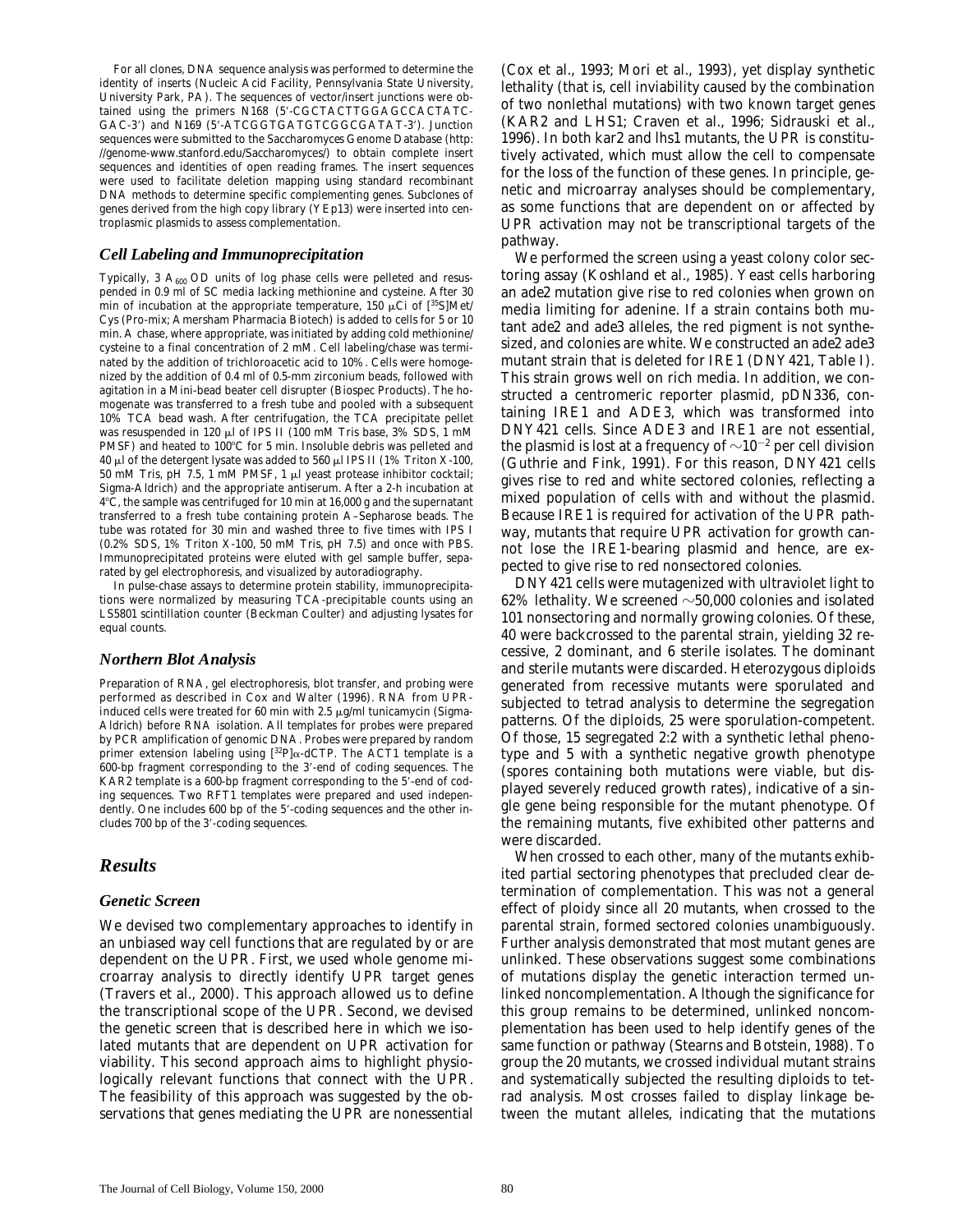|  |  |  |  | Table II. Summary of per Mutant Characterization |  |
|--|--|--|--|--------------------------------------------------|--|
|--|--|--|--|--------------------------------------------------|--|

| Allele    | Gene                                    | Temperature conditional phenotype | Interaction with $\Delta ire$ | Protein processing defect           | Suppressing by Hac1 <sup>i</sup> p |
|-----------|-----------------------------------------|-----------------------------------|-------------------------------|-------------------------------------|------------------------------------|
| $per1-1$  |                                         | ts                                | SN                            | Gas1p                               | No                                 |
| per1-2    |                                         |                                   | SN                            |                                     | Yes                                |
| $per2-1$  | $MCD4^{\ddagger}$                       | ts                                | <b>SL</b>                     | Gas1p                               | Yes                                |
| $per3-1$  |                                         |                                   | SL.                           | Glycosylation                       | Yes                                |
| $per4-1$  | LHS1 <sup>‡</sup>                       |                                   | <b>SL</b>                     |                                     | Yes                                |
| $per4-2$  | $LHS1^{\ddagger}$                       | cs                                | <b>SL</b>                     |                                     | Yes                                |
| $per5-1$  | $RFT1$ <sup><math>\ddagger</math></sup> |                                   | SL                            | Glycosylation                       | Yes                                |
| $per6-1$  |                                         |                                   | SL.                           | Glycosylation                       | Yes                                |
| $per6-2$  |                                         | ts                                | <b>SL</b>                     | Glycosylation                       | Yes                                |
| $per7-1$  |                                         |                                   | SL                            | $CPY*_{HA}$ degradation             | Yes                                |
| $per8-1$  | SON1                                    | cs                                | <b>SL</b>                     | $CPY*_{HA}$ degradation             | Yes                                |
| $per9-1$  |                                         |                                   | SL.                           | Gas1p/CPY $*_{HA}$ degradation      | Yes                                |
| $per10-1$ |                                         |                                   | <b>SL</b>                     |                                     | Yes                                |
| $per10-2$ |                                         |                                   | <b>SL</b>                     |                                     | Yes                                |
| $per11-1$ |                                         |                                   | SN                            |                                     | Yes                                |
| $per12-I$ |                                         | ts                                | <b>SL</b>                     | Glycosylation                       | Yes                                |
| $per13-1$ | GPI10                                   | ts                                | SN                            | Gas1p/CPY $*_{H\Delta}$ degradation | Yes                                |
| $per14-1$ |                                         |                                   | SL.                           | Glycosylation                       | Yes                                |
| $per15-1$ |                                         | ts/cs                             | <b>SL</b>                     | Gas1p                               | No                                 |
| $per16-1$ | UBC7 <sup>‡</sup>                       |                                   | SN                            | $CPY*_{HA}$ degradation             | Yes                                |

per mutant allele designations listed with corresponding gene names, if known. ts, Temperature-sensitive: impaired or no growth at 37°C; cs, cold-sensitive: impaired or no growth at 16°C; SL, synthetic lethal: mutation is lethal in combination with  $\Delta irel$ , as determined by tetrad analysis; SN, synthetically negative: mutation causes severely impaired growth in combination with  $\Delta ireI$ , as determined by tetrad analysis.

 $\beta$  penotes genes as UPR-inducible, determined by Northern analysis or genomic microarray analysis (Travers et al.,2000).

were in different genes. This analysis defined 16 linkage groups indicating at least as many genes (Table II). We refer to the genes defined by the mutants as *PER* (protein processing in the ER) because most mutant alleles can be shown to affect various aspects of ER protein biogenesis and quality control (see below). The high fraction of *per* mutants represented by a single allele indicates that the screen is far from saturated.

To establish *PER* mutants as tools to study the functional role of the UPR, we next assessed their physiological relevance. To this end, we required two criteria to be met: activation of the UPR pathway should alleviate the synthetic growth defect caused by the mutation, and the mutants should exhibit a constitutive activation of the UPR. To address the first criterion, we activated the UPR constitutively by expression of the Hac1p transcriptional activator (Cox and Walter, 1996). We constructed a plasmid, pDN390, carrying *HAC1i* (*HAC1* deleted of its intron) and transformed it into each *per* mutant  $(\Delta irel \text{ cells cov-}$ ered by pDN336 bearing wild-type *IRE1*). Cells were then scored for improved growth after loss of pDN336, obtained by screening for white, nonsectoring colonies. Using these criteria, all but two mutants (*per1-1* and *per15-1*) could be relieved of the requirement for *IRE1* function by directly activating the pathway (Table II). After crosses of the two remaining mutants (DNY523 and DNY540) with  $\Delta$ *hac1* cells were sporulated, however, tetrad analysis revealed clear synthetic negative phenotypes for both mutants (data not shown). Thus, taken together, the results indicate that the synthetic defect of all 16 *per* mutants is due to the loss of the UPR pathway, rather than to the loss of a yet uncharacterized function of *IRE1* unrelated to UPR signaling.

To address the second criterion for physiological relevance, we determined the extent of constitutive UPR activation in mutant cells. The parental strain (DNY421) used in this study contains a genomic copy of a *lacZ* reporter gene fused to a minimal UPR promoter (Cox et al., 1993). Thus,  $\beta$ -galactosidase activity can be used to monitor activation of the pathway. Mutant cells were grown to early log phase, and cell extracts were prepared to measure  $\beta$ -galactosidase activity with the substrate 2-nitrophenyl-b-D-galactopyranoside (Cox et al., 1993). As shown in Fig. 1, with the exception of *per16-1*, all *per* mutants express  $\beta$ -galactosidase activity above wild-type levels, indicating induction of the UPR. Interestingly, the degree of UPR induction among the mutants varies widely, indicating that the UPR can be gradually modulated depending on the physiological needs of the cell.

#### *Functions of PER Genes*

Having satisfied the criteria for a physiological relationship, we next assessed functional defects of *per* mutants. To this end, we first monitored the processing and transport of the membrane protein Gas1p (Nuoffer et al., 1991). Because Gas1p undergoes a variety of posttranslational modifications during its biogenesis, defects at any stage can be detected by changes in gel mobility. Gas1p is initially synthesized in the cytosol as a 60-kD precursor that is detectable in protein translocation mutants (Ng et al., 1996). Upon entry into the ER, it is modified by N- and O-linked glycosylation, as well as by addition of a glycosylphosphatidylinositol (GPI) membrane anchor shifting its apparent molecular weight to 110 kD (Nuoffer et al., 1991). Gas1p folding occurs in the ER and requires the formation of intramolecular disulfide bonds (Frand and Kaiser, 1998). Only after correct folding can Gas1p continue to the Golgi apparatus ( $t_{1/2}$  < 10 min), where carbohydrate modification further changes its gel mobility to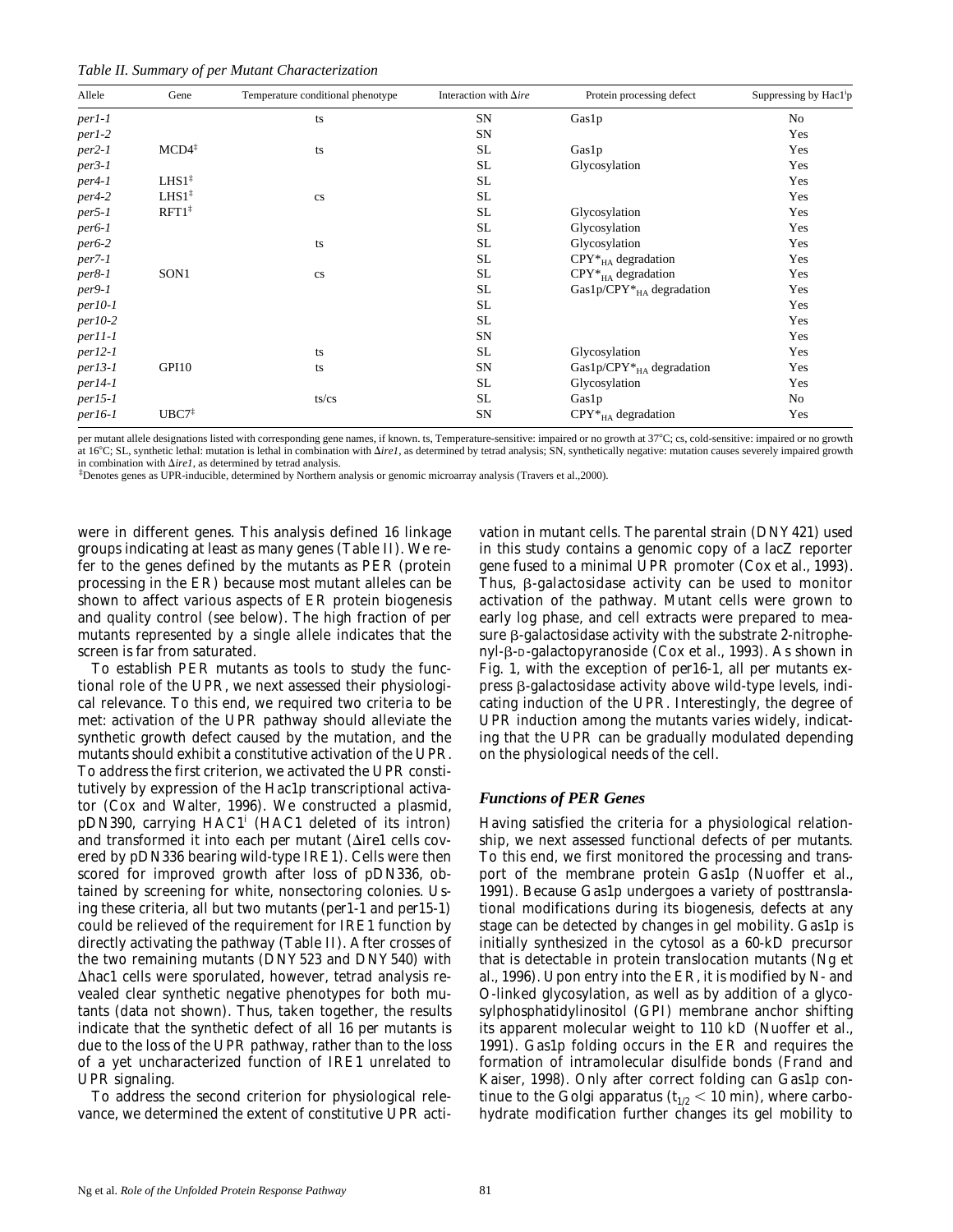

*Figure 1. per* mutants activate the unfolded protein response pathway. Wild-type and mutant cells carrying the *UPRE-LacZ* reporter gene are grown logarithmically and lysed.  $\beta$ -galactosidase activity is measured from lysates using 2-nitrophenyl- $\beta$ -D-galactopyranoside (ONPG) as substrate and detected as an increase in absorbance at 420 nM. TM, cells treated with 2.5  $\mu$ g/ ml tunicamycin for 60 min before lysis.

125 kD (Nuoffer et al., 1991). Thus, defects in a variety of ER functions can be detected by monitoring Gas1p processing.

Wild-type (W303) and *per* mutant cells were metabolically pulse-labeled with  $[35S]$ amino acids for five minutes and chased with an excess of unlabeled methionine and cysteine for 30 min to allow for full processing of Gas1p

(Fig. 2 A, lanes 2–22). As shown in Fig. 2, no preGas1p was observed in any lane, indicating that none of the *per* mutants displayed severe defects in protein translocation. However, about half of the mutants are defective in processing to the mature 125 kD form. These results indicate defects in ER protein processing functions that may include glycosylation, folding, GPI-anchor addition, or transport.

To distinguish the molecular nature of the observed defects further, we monitored the processing of another protein, the vacuolar protease CPY (Simons et al., 1995). The ER form of CPY is a core glycosylated proform (P1; Fig. 2 B, lane 1). The P1 form of CPY is transported to the Golgi apparatus, where it is modified by outer chain glycosylation to the P2 form. ProCPY is ultimately proteolytically processed to the mature form after transport to the vacuole (Fig. 2 B, lane 2). Underglycosylated CPY remains competent for folding and transport to the Golgi apparatus and vacuole. In the vacuole, it is processed to characteristic forms designated -1, -2, -3, -4 (te Heesen et al., 1992). Thus, based on specific gel mobility patterns, mutants defective for N-linked glycosylation can be easily distinguished.

As shown in Fig. 2 B, mutants *per3-1*, *per5-1*, *per6-1*, *per6-2*, *per12-1*, and *per14-1* exhibited CPY underglycoslyation indicative of defective N-linked glycosylation. Correspondingly, these mutants synthesized forms of Gas1p with altered mobility expected for glycosylation mutants (Fig. 2 A). The size of the underglycosylated forms indicates that most of CPY is proteolytically processed to the mature form in each of the mutants, indicating that these mutants are not generally defective in protein transport from the ER to the Golgi apparatus.

#### *The PER5/RFT1 Gene Is a Novel UPR Target Required for N-linked Glycosylation*

We chose to analyze *per5-1* in greater detail because it exhibited the most severe glycosylation defect. To this end, we analyzed CPY by pulse-chase analysis, followed by en-



*Figure 2.* Processing of Gas1p and CPY in *per* mutants. Logarithmically growing wild-type and mutant cells were metabolically labeled with  $[35S]$ methionine/cysteine for 5 min at  $30^{\circ}$ C, followed by a chase for 30 min. From detergent lysates, Gas1p and CPY were immunoprecipitated using monospecific polyclonal antisera. As a control, these proteins were also immunoprecipitated from wild-type lysates pulse-labeled with no chase to indicate the ER forms (lane 1). Proteins are separated on a 10–15% polyacrylamide gradient gel and visualized by fluorography. The

positions of preGas1p, ER Gas1p, and Golgi/plasma membrane Gas1p (Golgi/PM) are indicated (A). For CPY, the ER (P1), Golgi apparatus (P2), and mature vacuolar form (CPY) are indicated to the left and the vacuolar underglycosylated forms (-1, -2, -3, -4) to the right of B.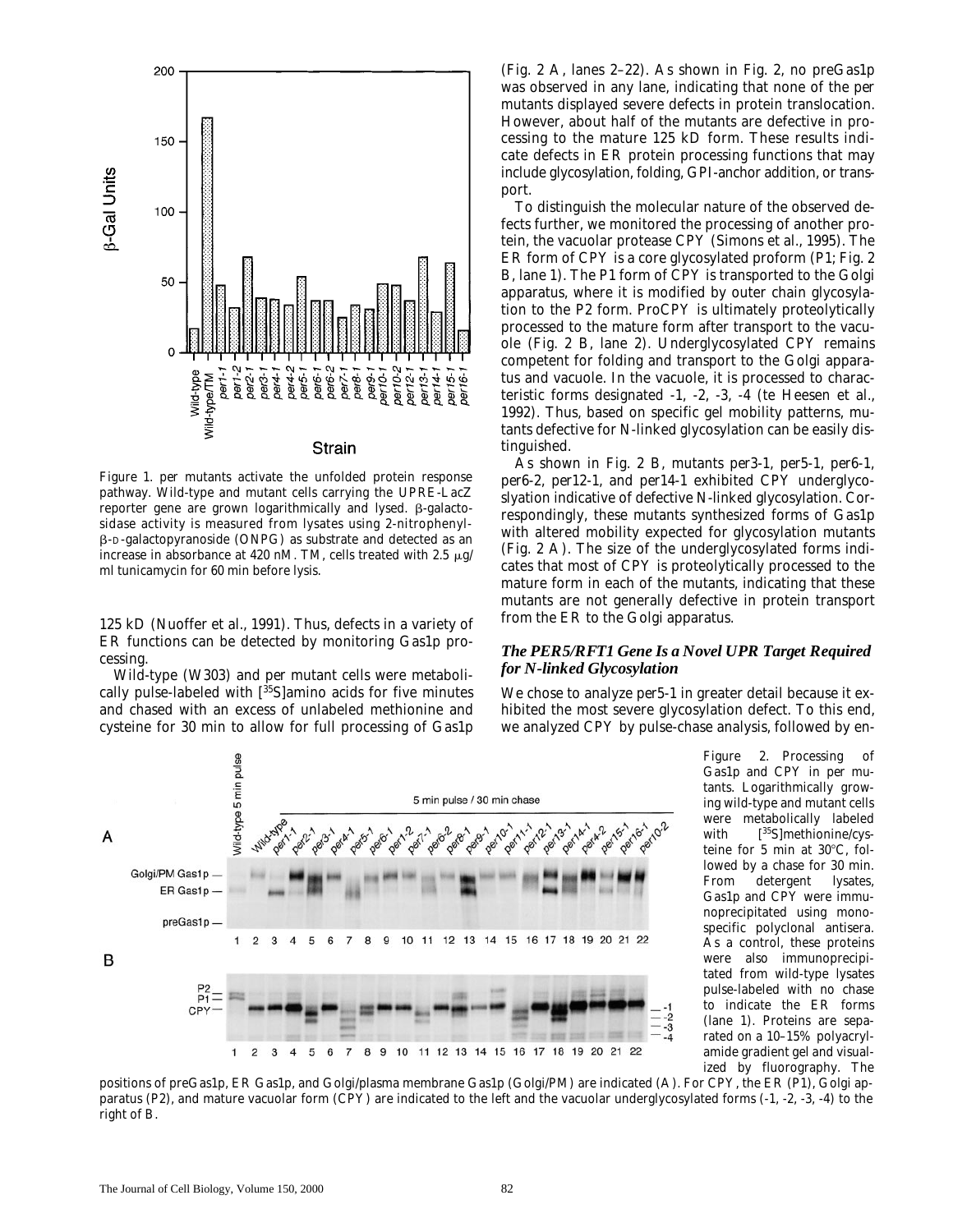

*Figure 3.* A, *per5-1* is defective in N-linked glycosylation. Wildtype (W303a) and *per5-1* cells were metabolically pulse-labeled for 5 min and chased for 0, 15, and 30 min. CPY was immunoprecipitated from detergent lysates and divided into two aliquots for each time point. One aliquot was treated with endoglycosidase H and the other was mock-treated. Proteins were separated on a 10% polyacrylamide gel and visualized by fluorography. The positions of the different pro and mature glycoforms of CPY are indicated as described in Fig. 2. Endo H deglycosylated pro (dgproCPY) and mature forms (dg-mCPY) are indicated to the right. B, *per5-1* is an allele of *RFT1*. Wild-type, *per5-1*, and *per5-1* (pDN387) cells were pulse-labeled for 5 min and chased for 0 and 30 min. pDN387 is a centromeric vector containing the *RFT1* gene. Immunoprecipitates of Gas1p were resolved by a 10–15% polyacrylamide gradient gel and visualized by autoradiography. The normal ER and mature (Golgi/PM) forms are shown.

doglycosidase H digestion in wild-type and *per5-1* cells. As shown in Fig. 3 A, proCPY recovered after the pulse migrated as multiple species with altered mobility in *per5-1* cells as compared with the P1 species from wild-type cells (Fig. 3 A, compare lanes 1 and 4). Removal of the sugar chains revealed that the heterogeneity was exclusively due to differences in glycosylation, as the deglycosylated forms comigrated (Fig. 3 A, lanes 7–12). The kinetics of processing to the mature form(s) was similar in both strains, indicating that folding and transport functions are intact in *per5-1* cells. Similar results were obtained for Gas1p (Fig. 3 B), indicating that this defect is not substrate-specific.

To characterize the role of *PER5* further, we cloned the gene by complementation (see Materials and Methods). A complementing plasmid, pDN386, was isolated from transformed *per5-1* cells and portions of the insert further subcloned to identify the complementing gene. Plasmid pDN387, containing *RFT1* as the only open reading frame, fully complemented *per5-1* as it restored the sectoring phenotype and glycosylation function (Fig. 3 B). *RFT1* is an essential gene that encodes a predicted multispanning transmembrane protein of unknown function (Koerte et al., 1995). Thus, our approach identified *PER5/RFT1* as a novel gene required for N-linked glycosylation.

Inspection of the upstream sequences of *PER5/RFT1* revealed a potential UPRE, suggesting that transcription



*Figure 4. PER5/RFT1* is a UPR target gene. A, Alignment of UPRE sequences. Experimentally determined UPRE sequences (Mori et al., 1998) are shown with an upstream sequence of *PER5/RFT1* that conforms to the palindromic motif shown by the arrows. Dots denote additional important positions in the motif. B, Northern analysis using RNA extracted from W303a, DNY421, and  $\Delta$ *hac1* cells incubated in the presence or absence of 2.5 mg/ml of tunicamycin for 60 min at 308C. *PER5/RFT1*, *KAR2*, and *ACT1* transcripts were blotted onto a nylon filter, hybridized to 32P-labeled probes sequentially, and visualized by autoradiography. Quantification was performed by PhosphorImager analysis.

of *PER5* is regulated by the UPR (Fig. 4 A). To address this possibility directly, Northern analysis was performed using RNA extracted from control cells and from cells treated with the glycosylation inhibitor tunicamycin to induce UPR-regulated genes. As shown in Fig. 4 B, *PER5/ RFT1* is elevated in tunicamycin-treated cells (lanes 1–4). Quantitative analysis showed a moderate 2.5-fold induction. This is in contrast to *KAR2*, which was induced over 8-fold (Fig. 4 B). Transcriptional regulation of *PER5/RFT1*, as with *KAR2*, was dependent on the UPR, as no induction was detected in  $\Delta$ *hac1* cells (Fig. 4 B, lanes 5 and 6).

Taken together, the analyses in Figs. 2–4 show that mutations in at least 5 of 16 *PER* genes compromise important functions in protein glycosylation and that genes of heretofore unknown function have been identified in this way. Moreover, these results reinforce the notion that the UPR functions to regulate a variety of aspects of protein biogenesis.

#### *A Role for the UPR in ERAD*

As many of the *per* mutants do not exhibit defects in Gas1p or CPY maturation, we wondered whether other aspects of ER function related to protein maturation are affected in some of the *per* mutants. To test whether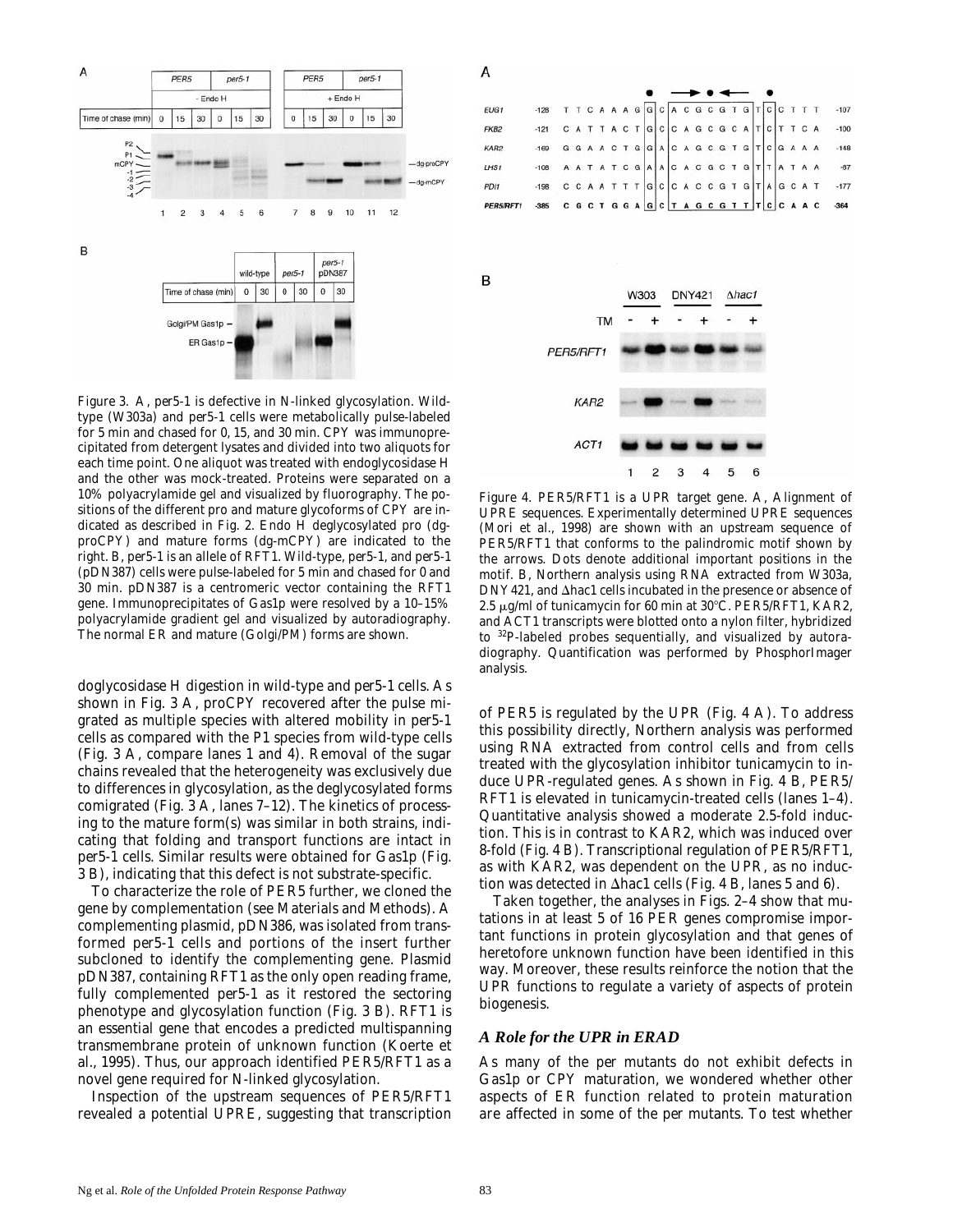

*Figure 5.* A subset of *per* mutants is defective for ERAD. All twenty *per* mutants were transformed with pDN436 (CPY $*_{HA}$ ) and pulse-chase analysis performed to measure the degradation of the ERAD substrate  $CPY^*_{HA}$ . Immunoprecipitates of  $CPY*_{HA}$  were normalized using TCA precipitable counts. The proteins were separated by PAGE followed by autoradiography. Quantification was performed by PhosphorImager analysis and reported as percent remaining to the right of each respective autoradiogram. In addition to the wild-type (DNY563) and ERAD mutant (DNY572, *cue1::TRP1*) controls, only *per* mutants with

genes encoding ERAD components were identified in this screen, we constructed a recombinant form of the ERAD substrate, CPY\* (Finger et al., 1993), modified by addition of an HA epitope tag to simplify analysis. The new version, designated  $CPY*_{HA}$ , behaved as a proper ERAD substrate: it was degraded rapidly in wild-type cells and was stabilized in a strain lacking the ERAD gene, *CUE1* (Fig. 5; Biederer et al., 1997). We transformed each of the *per* mutants with pDN436, carrying the gene encoding  $CPY^*_{HA}$ . Pulse-chase analysis was used to assess substrate stability in each strain. Turnover of  $CPY^*_{HA}$  was delayed in *per7-1*, *per8-1*, *per9-1*, *per13-1*, and *per16-1* (Fig. 5). Two mutants, *per9-1* and *per13-1*, also displayed defects in Gas1p processing, indicating that their defects are pleiotropic. Their ERAD phenotypes may therefore be indirect. In all other *per* strains, including those displaying severely impaired protein processing, the rate of  $CPY^*_{HA}$ degradation was not altered (data not shown).

We next cloned some of the affected genes of *per* mutants displaying ERAD defects, starting with *PER8* and *PER16*, which displayed defects similar in extent to the D*cue1* strain. Plasmid pDN426 bearing *SON1*, completely complemented the *per8-1* mutant. Moreover,  $CPY^*_{HA}$  was stabilized in  $\Delta$ *son1* cells (data not shown), indicating that the defect *per8-1* cells reflects a loss-of-function. Son1p was recently shown to be a transcription factor that regulates proteasome biogenesis (Mannhaupt et al., 1999), and  $\Delta$ *son1* mutants are defective in cytosolic protein degradaА

![](_page_7_Figure_5.jpeg)

Figure 6. The UPR is required for efficient ER protein translocation and ERAD. A, Wild-type and *ire1::TRP1* cells (labeled  $\Delta$ *ire1*) expressing CPY<sup>\*</sup><sub>HA</sub> were pulse-labeled for 10 min with [ 35S]methionine/cysteine and chased for 0, 30, 60, and 90 min.  $\mathrm{CPY*}_{\mathrm{HA}}$  was immunoprecipitated using anti-HA mAb and analyzed by SDS-PAGE. The proteins were visualized by direct autoradiography and quantification of the gel was performed using a PhosphorImager. B, Wild-type,  $sec62-101$ , and  $\triangle$ *ire1* cells expressing CPY $*_{HA}$  were pulse-labeled for 10 min and CPY $*_{HA}$  immunoprecipitated and separated on a 10% polyacrylamide gel (lanes 1, 2, and 3). Lanes 4 and 5, Gas1p immunoprecipitated from the lysates used for lanes 1 and 3. C, Wild-type, *sec62-101*, and  $\Delta$ *ire1*cells expressing CPY<sub>HA</sub> were pulse-labeled for 10 min and immunoprecipitated for endogenous CPY. The position of preproCPY<sub>HA</sub>, the ER P1, and Golgi P2 forms are indicated.

tion (Johnson et al., 1995). Thus, a role for Son1p in ERAD is quite plausible.

We cloned *PER16* by screening for restoration of the sectoring phenotype after a plasmid shuffle of the *URA3* marked reporter for *LEU2* (pDN388) and transformation of the library. Subcloning of the inserts of plasmids that restored the sectoring phenotype of *per16-1* cells identified *UBC7*, which was sufficient to complement the *per16-1* mutation. *UBC7* encodes a ubiquitin-conjugating enzyme that was previously shown to participate in ERAD (Biederer et al., 1996; Hiller et al., 1996).

The isolation of ERAD mutants in this screen suggested a tight physiological link between the UPR and ERAD. We explored this notion further by monitoring the fate of  $CPY^*_{HA}$  in a UPR-deficient strain. As shown in Fig. 6 A,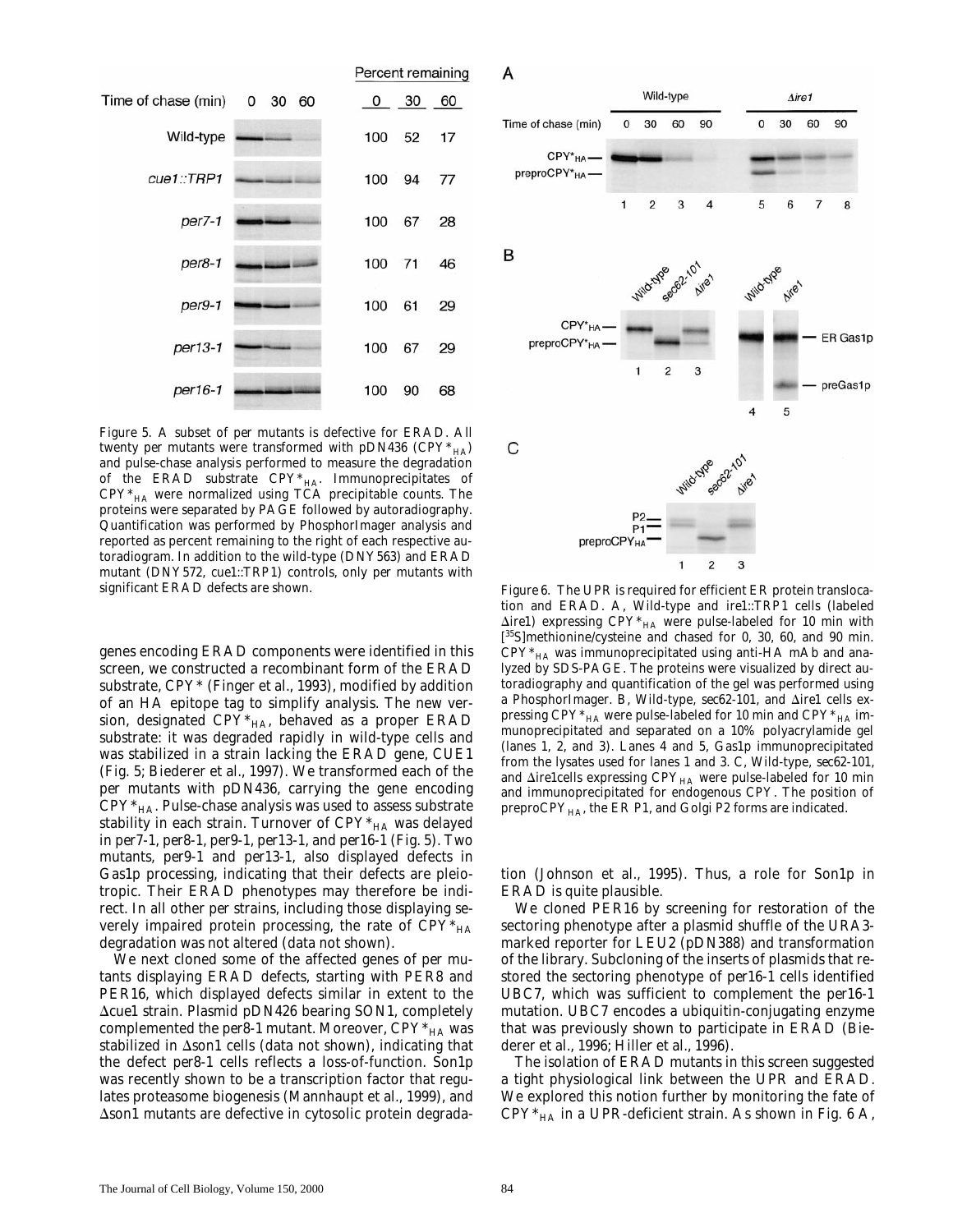$CPY^*$ <sub>HA</sub> was stabilized in  $\Delta$ *ire1* cells (Fig. 6 A, lanes 5–8), whereas wild-type control cells degraded the substrate rapidly. Surprisingly, we also observed the appearance of a faster migrating band in  $\Delta$ *ire1* cells that was not detected in control experiments performed with wild-type cells (Fig. 6 A, labeled preproCPY $*_{HA}$ ). Its mobility and the timing of its appearance during the pulse suggested that the band represents the cytoplasmic, nontranslocated preproCPY $*_{HA}$ . To confirm this identity, we expressed  $CPY^*_{HA}$  in *sec62-101* cells, in which translocation of CPY is severely impaired and thus accumulated cytosolic precursor proteins. The data in Fig. 6 B show that the preproCPY bands comigrate (compare lanes 2 and 3).

These results raised the question whether impaired translocation resulted from the synthesis of misfolded protein or from an increased flux of proteins through the ER translocon due to ectopic expression of  $CPY^*_{HA}$ . To distinguish between these possibilities, we constructed wildtype and  $\Delta$ *ire1* strains to express epitope-tagged wild-type CPY (CPY $_{HA}$ ) using the same vector as for CPY $*_{HA}$ . Expression of  $CPY_{HA}$  caused no translocation defects in  $\Delta$ *ire1* cells (Fig. 6 C), indicating that the defect results specifically from the expression of a misfolded protein that is a substrate of the ERAD pathway.

In  $\Delta$ *ire1* cells expressing CPY<sup>\*</sup><sub>HA</sub>, we also observed a translocation defect for the endogenous protein Gas1p (Fig. 6 B, lanes 4 and 5), suggesting that the misfolded protein causes a general translocation defect in these cells. By contrast,  $\Delta$ *ire1* cells alone or  $\Delta$ *ire1* cells expressing CPY<sub>HA</sub> exhibit no defects in ER import of Gas1p (data not shown). As protein import into and export from the ER are thought to share the same translocation pore, it is possible that both processes directly compete for some limiting component(s) regulated by the UPR.

Quantitative analysis of the data in Fig. 6 A showed a delay of ER protein degradation in D*ire1* cells. In wildtype cells, 47, 13, and 3% of  $CPY^*_{HA}$  remained after 30, 60, and 90 minutes of chase, respectively. By contrast, in  $\Delta$ *ire1* cells, 46, 37, and 22% of CPY<sup>\*</sup><sub>HA</sub> remained at the corresponding time points. This delay could result from two, possibly additive, effects: an impairment of import into the ER and a delay in reexport from the ER for degradation. Although the relative contributions of the two processes to the overall delay remains to be determined, ERAD function remains disrupted if the import block is alleviated (see below).

Taken together, the data suggest a role of the UPR in balancing the trafficking of proteins into and out of the ER during periods of stress as import and export substrates compete for a limiting core translocation machinery. The accumulation of  $CPY^*_{HA}$  would induce the UPR to augment the translocation machinery to clear the ER of the misfolded proteins while maintaining protein import into the ER. In support of this hypothesis, genes encoding components of the translocation machinery with roles for both import and export are targets of the UPR (Travers et al., 2000). In addition,  $CPY^*$  and  $CPY^*_{HA}$  expression each cause UPR induction, albeit at a modest level of less than twofold as measured by a *UPRE-lacZ* reporter (Knop et al., 1996; Spear, E.D., and D.T.W. Ng, unpublished results).

To test this hypothesis, we assessed the contribution of

![](_page_8_Figure_6.jpeg)

*Figure 7.* Increased gene dosage of specific UPR targets alleviate translocation and ERAD defects in UPR-deficient cells. A, Wildtype and  $\Delta$ *ire1* cells expressing CPY<sup>\*</sup><sub>HA</sub> were pulse-labeled with [<sup>35</sup>S]methionine/cysteine followed by immunoprecipitation for  $CPY^*_{HA}$  (top) and Gas1p (bottom). Haploid strains DNY563 (wild-type), ESY157 (Δire1), ESY158 (ESY157 with an extra copy of *KAR2* on the centromeric plasmid pMR713; labeled  $\triangle$ *ire1*, 2n *KAR2*), and ESY159 (ESY157 with and extra copy of *SEC61* on the centromeric plasmid pCS15; labeled  $\Delta$ *ire1*, 2n *SEC61*) were analyzed. The lumenal and nontranslocated forms (pre) are indicated. B, DNY563 (wild-type), ESY158 ( $\Delta$ ire1, 2n *KAR2*), and ESY159 (*Δire1*, 2n *SEC61*) cells were pulse-labeled with [<sup>35</sup>S]methionine/cysteine for 10 min, followed by a cold chase for the times indicated,  $CPY^*_{HA}$  immunoprecipitated from detergent lysates, and separated by SDS-PAGE. C, Quantification of immunoprecipitated  $CPY^*_{HA}$  shown in B by PhosphorImager analysis.

two specific UPR target genes by increasing their expression as it would occur during normal UPR activation. To this end, we tested strains that contain duplicated genes encoding Kar2p or Sec61p, respectively. These genes were selected because of their dual roles in both ER protein import and ERAD (Pilon et al., 1997; Plemper et al., 1997; Zhou and Schekman, 1999). In addition, both genes are inducible under conditions that activate the UPR (Travers et al., 2000). As shown in Fig. 7 A, increased gene dosage of either Kar2p or Sec61p was sufficient to alleviate the translocation defect for preproCPY $*_{HA}$  and preGas1p in D*ire1* cells. D*ire1* cells with increased expression of Kar2p also alleviated the delay in  $CPY^*_{HA}$  degradation (Fig. 7, B and C). In contrast,  $\Delta ire1$  cells containing an additional copy of *SEC61* remain defective in degrading  $CPY^*_{HA}$ . The additional copy of *SEC61* itself is not inhibitory to ERAD since wild-type cells under the same circumstances show normal if slightly accelerated ERAD function (Spear, E.D., and D.T.W. Ng, unpublished results). These results show that Kar2p becomes limiting for both translocation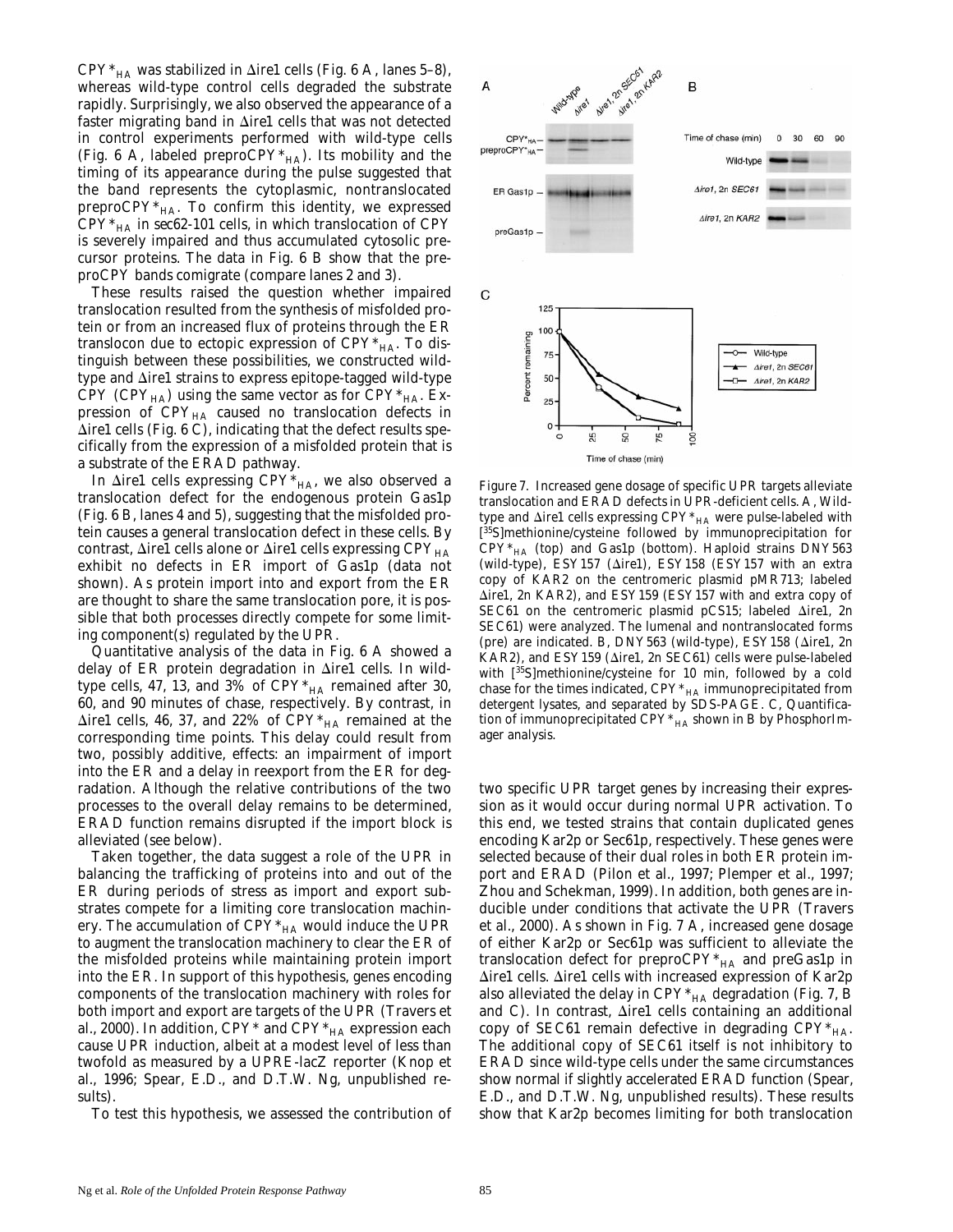and ERAD when cells are challenged with  $CPY^*_{HA}$ , whereas Sec61p becomes limiting only for translocation, but not ERAD. Moreover, increased expression of either Kar2p or Sec61p can compensate for the translocation defect in  $\Delta$ *ire1* cells. Taken together, these data demonstrate an important role for the UPR in regulating the import and export functions across the ER membrane.

# *The UPR Controls a Wide Variety of ER Functions*

As described so far, the genetic approach has revealed two new functions, ERAD and glycosylation, that, when limiting, require activation of the unfolded protein response for cell viability. In addition, cloning of *per13* and *per2* revealed that the mutations map to *GPI10* and *MCD4*, respectively, both encoding essential components in GPI anchor addition. As *MCD4*, other genes required for GPI biosynthesis, including *GAA1*, *GPI12*, and *LAS21* are also regulated by the UPR (Travers et al., 2000); *GPI10*, in contrast, was not identified as a UPR transcriptional target gene. Finally, cloning of *per4* revealed that the mutation resides in *LHS1/SSI1*, an hsp70-like ER chaperone (Baxter et al., 1996; Craven et al., 1996), thus adding to the list of classical UPR targets that mediate protein folding directly. Consistent with previous observations, the *per4* mutants display a minor protein translocation defect following a short pulse label (data not shown). Thus, genetic analysis reveals a wide variety of ER functions that are physiologically linked to the UPR.

# *Discussion*

Characterization of the *per* mutants revealed that cells require a functional UPR to cope with and compensate for defects in many aspects of protein maturation in the ER, including protein folding, glycosylation, and GPI anchor addition. In addition, we found that ERAD, required to clear the ER of unwanted proteins, is intimately linked to the UPR. A gene expression chip analysis performed in a parallel study to determine the transcriptional scope of the UPR revealed that over 350 genes are transcriptionally upregulated upon induction of the pathway (Travers et al., 2000). Many of the identified genes function in various aspects of the secretory pathway at the level of the ER or beyond. Thus, together the results of the two studies show that the role of the UPR is multifaceted and much more complex than previously appreciated. Importantly, not all of the genes identified as *per* mutants are transcriptional targets of the UPR. Genetic and gene expression array analyses therefore proved complementary rather than redundant approaches, with both avenues allowing the identification of novel genes that function in these processes.

# *Regulation of Protein Glycosylation*

Isolation of the *per5-1* mutant led to the discovery of a new gene involved in protein glycosylation. We found that *PER5* is upregulated by the UPR. *PER5/RFT1* was originally cloned from a yeast mutant requiring the overexpressing of human p53 for viability (Koerte et al., 1995); as there is no yeast equivalent to mammalian p53, the reason for this phenotype and the function of *PER5/RFT1* has remained obscure. Our studies demonstrate that *PER5/*

*RFT1* is required for efficient N-linked glycosylation of glycoproteins. *PER5/RFT1* encodes a multispanning transmembrane protein that bears no significant sequence similarity to any other known component of the glycosylation machinery. Our results suggest that *PER5/RFT1* functions in biosynthesis of the dolichol-linked carbohydrate precursor or in the protein conjugation step. Preliminary experiments indicate that *per5-1* cells show an accumulation of a biosynthetic intermediate (Dol-PP-GlcNAc<sub>2</sub>-Man<sub>5</sub>) and a sharp decrease in the mature form (Dol-PP-GlcNAc<sub>2</sub>- $Man_{9}$ -Glc<sub>3</sub>; J. Helenius, D.T.W. Ng, P. Walter, and M. Aebi, unpublished results). These results suggest the intriguing possibility that *PER5/RFT1* may encode the long soughtafter flippase that translocates the Dol-PP-GlcNAc<sub>2</sub>-Man<sub>5</sub> intermediate (which is synthesized on the cytosolic face of the membrane) to the lumenal face for further processing (Burda and Aebi, 1999). Consistent with this view, those carbohydrates that are attached to proteins in *per5-1* cells were found to be fully mature. Further experiments to address this notion are in progress.

Genome expression data has shown that additional components of the glycosylation biosynthetic machinery are regulated by the UPR (Travers et al., 2000). The regulation of glycosylation components helps cement our broadened view of the UPR, as it indicates a role of the pathway in adjusting the cell's biosynthetic capacity of the ER according to need. Similarly, we isolated *per* mutants defective in GPI anchorage, and many GPI biosynthetic genes are UPR targets (Travers et al., 2000).

# *UPR Regulation of ER Quality Control*

The identification of ERAD genes suggested a tight physiological link between ERAD and the UPR. We have provided direct evidence for such a link using  $CPY^*_{HA}$ , which is stabilized in UPR-deficient cells. Consistent with previous studies (Kawahara et al., 1997; Zhou and Schekman, 1999), we show that various ERAD-deficient mutants constitutively induce the UPR. As shown in the parallel study, most known ERAD genes are activated by the UPR (Travers et al., 2000). Moreover, in this study we have shown that UPR induction increases ERAD efficiency. Thus the UPR and ERAD are intimately coordinated and interdependent.

The identification of *SON1* (*PER8*) as a gene required for ERAD provided an unexpected twist to the outcome of our genetic screen. *SON1* (also called *RPN4*) was recently shown to be a transcriptional activator that binds a consensus promoter element, termed PACE (Mannhaupt et al., 1999). The PACE motif is found in many genes, but is a common element in the family of genes encoding subunits of the 26S proteasome. In *son1* null mutants, the degradation of some cytosolic proteins are impaired at a step following ubiquitin conjugation (Johnson et al., 1995). Together, these data suggest *SON1* regulates aspects of proteasome biogenesis, which in turn is required for ERAD. Surprisingly however, neither *SON1* nor proteasomal subunit genes are regulated by the UPR (Travers et al., 2000). Rather, proteasomal subunit genes are coordinately upregulated in UPR-deficient cells following treatment with tunicamycin or DTT (Travers et al., 2000). These results suggest that, in addition to the UPR, a UPR-independent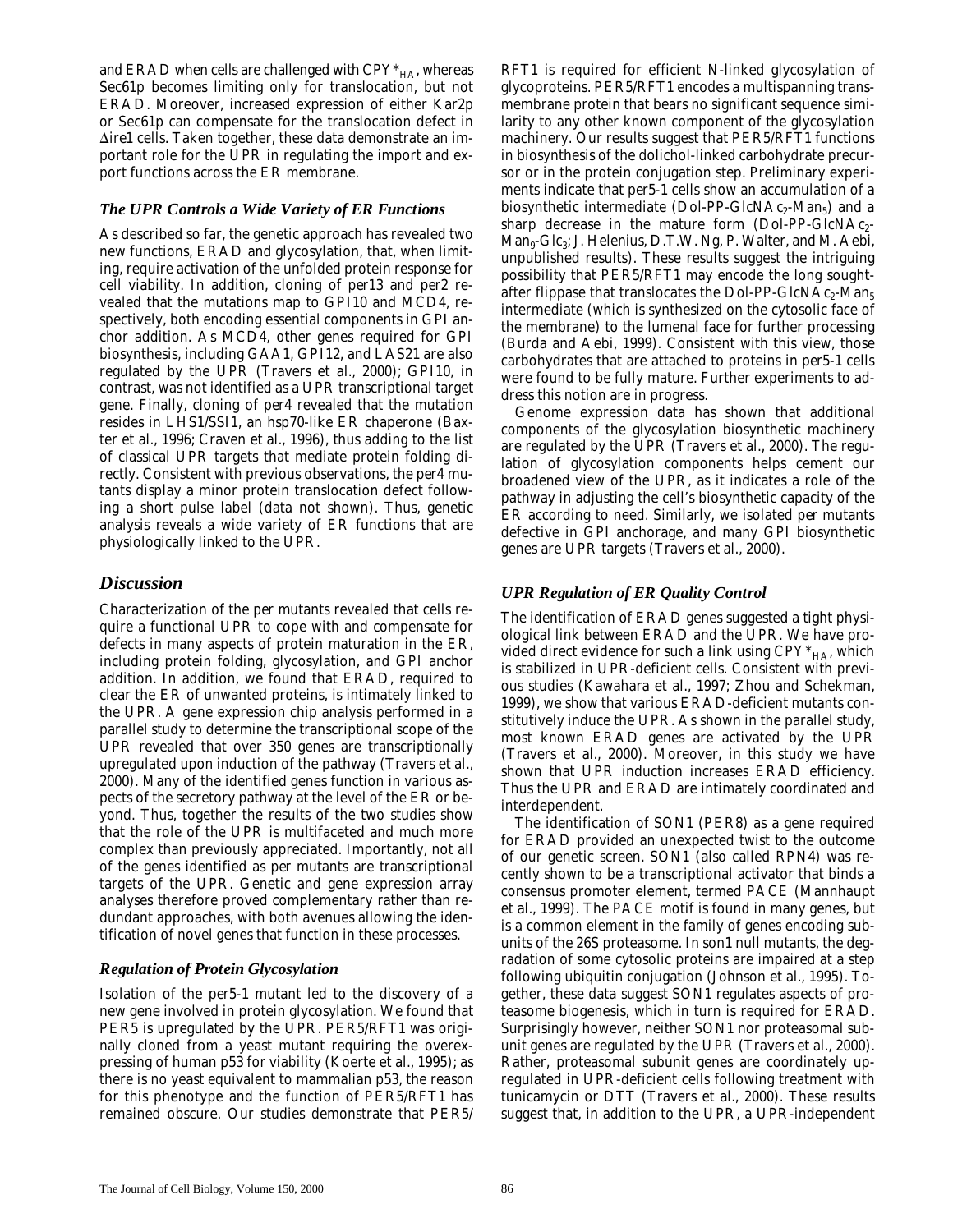$ER \rightarrow$  nucleus signal transduction pathway exists in which Son1p may play an important role. Interestingly, the UPR target genes *PDI1* and *PER5/RFT1* contain consensus PACE promoter elements (Mannhaupt et al., 1999), and may hence be regulated by Son1p, in addition to Hac1p.

#### *Regulation of Protein Translocation Into and Out of the ER*

The observation that UPR-deficient cells expressing CPY\*HA exhibit general protein translocation defects revealed another unexpected role for the UPR. As discussed above, our analyses show a delay in the degradation of  $CPY^*_{HA}$  via ERAD. We consider it likely that these two phenomena are linked as several components of the ER translocon are thought to be both required protein import and export (Wiertz et al., 1996; Pilon et al., 1997; Plemper et al., 1997): UPR-regulated factors shared between import and export may become limiting under conditions as an extra load of an ERAD substrate needs to be attended to.

We confirmed this notion by testing two UPR target genes with known roles in translocation for import and export by increasing their gene dosage. We found that an extra copy of *SEC61* was sufficient to alleviate the import defect, but degradation was still compromised (Fig. 7), while an extra copy of *KAR2* restored both import and ERAD functions. These results suggest that primarily Kar2p becomes limiting under these conditions. Interestingly, expression of the mouse major histocompatability complex class I heavy chain H-2Kb in yeast also displayed rapid ER degradation that is dependent on UPR function (Casagrande et al., 2000). In apparent contrast to our results, Kar2p overexpression showed no improvement of heavy chain degradation in Δire1 cells. We also observed, however, that more dramatic overexpression of Kar2p can actually inhibit the degradation of  $CPY^*_{HA}$  in wild-type cells (Spear, E.D., and D.T.W. Ng, unpublished results; J. Brodsky, personal communication). Taken together, these data suggest that a precise and balanced modulation of UPR targets is required for optimal ERAD activity.

These results serve to illustrate a simple approach that possibly can be more broadly exploited to study pathways under UPR control. Starting with a UPR-deficient strain, one imposes a specific nonlethal stress that in wild-type cells would elicit a moderate UPR induction (in this case, moderate  $\mathrm{CPY^*_{HA}}$  expression). With the UPR off, key components become limiting. As defects are detected, it becomes possible to test the contribution of specific UPR target genes by increasing their gene dosage. Only some of many genes required for any given function are regulated by the UPR (Travers et al., 2000) which, we surmise, are likely to comprise those components that are rate limiting under uninduced conditions. Thus, the approach may allow to identify key regulatory components even for processes that require the contribution of multiple genes.

We wish to thank Chris Patil and Jeff Brodsky for discussion and comments on the manuscript. We thank Reid Gilmore, Erin O'Shea, Mark Rose, Howard Riezman, and Randy Schekman for their gifts of antibodies, strains, and plasmids.

This work was supported by grants from the National Institutes of Health to P. Walter and D.T.W. Ng. P. Walter is an Investigator of the Howard Hughes Medical Institute.

Submitted: 21 April 2000 Revised: 31 May 2000 Accepted: 31 May 2000

#### *References*

- Baxter, B.K., P. James, T. Evans, and E.A. Craig. 1996. *SSI1* encodes a novel Hsp70 of the *Saccharomyces cerevisiae* endoplasmic reticulum. *Mol. Cell. Biol.* 16:6444–6456.
- Biederer, T., C. Volkwein, and T. Sommer. 1996. Degradation of subunits of the Sec61p complex, an integral component of the ER membrane, by the ubiquitin–proteasome pathway. *EMBO (Eur. Mol. Biol. Organ.) J*. 15:2069– 2076.
- Biederer, T., C. Volkwein, and T. Sommer. 1997. Role of Cue1p in ubiquitination and degradation at the ER surface. *Science.* 278:1806–1809.
- Boeke, J.D., F. LaCroute, and G.R. Fink. 1984. A positive selection for mutants lacking orotidine-5'-phosphate decarboxylase activity in yeast: 5-fluoroorotic acid resistance. *Mol. Gen. Genet.* 197:345–346.
- Brodsky, J.L., and A.A. McCracken. 1999. ER protein quality control and proteasome-mediated protein degradation. *Sem. Cell Dev. Biol.* 10:501–513.
- Burda, P., and M. Aebi. 1999. The dolichol pathway of N-linked glycosylation. *Biochim. Biophys. Acta.* 1426:239–257.
- Casagrande, R., P. Stern, M. Diehn, C. Shamu, M. Osario, M. Zuniga, P. Brown, and H. Ploegh. 2000. Degradation of proteins from the ER of *S. cerevisiae* requires an intact unfolded protein response pathway. *Mol. Cell.* 5:729–735.
- Chapman, R.E., and P. Walter. 1997. Translational attenuation mediated by an mRNA intron. *Curr. Biol.* 7:850–859.
- Chapman, R., C. Sidrauski, and P. Walter. 1998. Intracellular signaling from the endoplasmic reticulum to the nucleus. *Annu. Rev. Cell. Dev. Biol.* 14:459– 485.
- Cox, J., and P. Walter. 1996. A novel mechanism for regulating activity of a transcription factor that controls the unfolded protein response. *Cell.* 87: 391–404.
- Cox, J.S., C.E. Shamu, and P. Walter. 1993. Transcriptional induction of genes encoding ER resident proteins requires a transmembrane protein kinase. *Cell.* 73:1197–1206.
- Cox, J.S., R.E. Chapman, and P. Walter. 1997. The unfolded protein response coordinates the production of endoplasmic reticulum protein and endoplasmic reticulum membrane. *Mol. Biol. Cell.* 8:1805–1814.
- Craven, R.A., M. Egerton, and C.J. Stirling. 1996. A novel Hsp70 of the yeast ER lumen is required for the efficient translocation of a number of protein precursors. *EMBO (Eur. Mol. Biol. Organ.) J*. 15:2640–2650.
- Finger, A., M. Knop, and D.H. Wolf. 1993. Analysis of two mutated vacuolar proteins reveals a degradation pathway in the endoplasmic reticulum or a related compartment of yeast. *Eur. J. Biochem.* 218:565–574.
- Frand, A.R., and C.A. Kaiser. 1998. The *ERO1* gene of yeast is required for oxidation of protein dithiols in the endoplasmic reticulum. *Mol. Cell.* 1:161– 170.
- Guthrie, C., and G.R. Fink. 1991. Guide to yeast genetics and molecular biology. *In* Methods in Enzymology. J.N. Abelson and M.I. Simon, editors. Academic Press, Inc. San Diego, CA. 933 pp.
- Hiller, M.M., A. Finger, M. Schweiger, and D.H. Wolf. 1996. ER degradation of a misfolded luminal protein by the cytosolic ubiquitin–proteasome pathway. *Science.* 273:1725–1728.
- Johnson, E.S., P.C. Ma, I.M. Ota, and A. Varshavsky. 1995. A proteolytic pathway that recognizes ubiquitin as a degradation signal. *J. Biol. Chem.* 270: 17442–17456.
- Kaufman, R.J. 1999. Stress signaling from the lumen of the endoplasmic reticulum: coordination of gene transcriptional and translational controls. *Genes Dev.* 13:1211–1233.
- Kawahara, T., H. Yanagi, T. Yura, and K. Mori. 1997. Endoplasmic reticulum stress-induced mRNA splicing permits synthesis of transcription factor Hac1p/Ern4p that activates the unfolded protein response. *Mol. Biol. Cell.* 8:1845–1862.
- Knop, M., A. Finger, T. Braun, K. Hellmuth, and D.H. Wolf. 1996. Der1, a novel protein specifically required for endoplasmic reticulum degradation in yeast. *EMBO (Eur. Mol. Biol. Organ.) J*. 15:753–763.
- Koerte, A., T. Chong, X. Li, K. Wahane, and M. Cai. 1995. Suppression of the yeast mutation rft1–1 by human p53. *J. Biol. Chem.* 270:22556–22564.
- Kohno, K., K. Normington, J. Sambrook, M.J. Gething, and K. Mori. 1993. The promoter region of the yeast KAR2 (BiP) gene contains a regulatory domain that responds to the presence of unfolded proteins in the endoplasmic reticulum. *Mol. Cell. Biol.* 13:877–890.
- Koshland, D., J.C. Kent, and L.H. Hartwell. 1985. Genetic analysis of the mitotic transmission of minichromosomes. *Cell.* 40:393–403.
- Kozutsumi, Y., M. Segal, K. Normington, M.J. Gething, and J. Sambrook. 1988. The presence of malfolded proteins in the endoplasmic reticulum signals the induction of glucose-regulated proteins. *Nature.* 332:462–464.
- Lagosky, P.A., G.R. Taylor, and R.H. Haynes. 1987. Molecular characterization of the *Saccharomyces cerevisiae* dihydrofolate reductase gene (DFR1). *Nucleic Acids Res.* 15:10355–10371.
- LaMantia, M., T. Miura, H. Tachikawa, H.A. Kaplan, W.J. Lennarz, and T. Mizunaga. 1991. Glycosylation site binding protein and protein disulfide